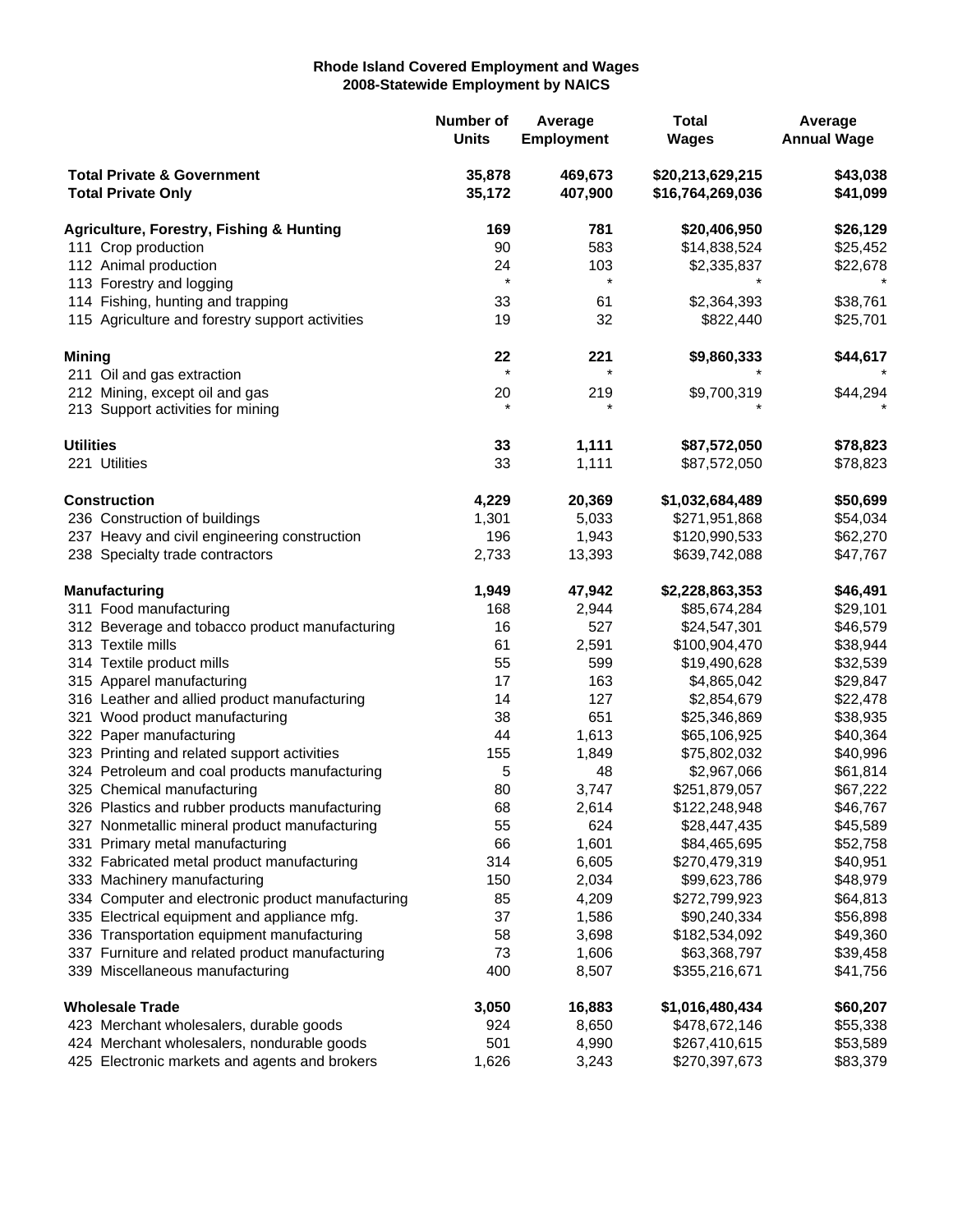## **Rhode Island Covered Employment and Wages 2008-Statewide Employment by NAICS**

|                                              |                                                   | Number of<br><b>Units</b> | Average<br><b>Employment</b> | <b>Total</b><br><b>Wages</b> | Average<br><b>Annual Wage</b> |
|----------------------------------------------|---------------------------------------------------|---------------------------|------------------------------|------------------------------|-------------------------------|
| <b>Retail Trade</b>                          |                                                   | 3,979                     | 49,630                       | \$1,314,830,556              | \$26,493                      |
|                                              | 441 Motor vehicle and parts dealers               | 441                       | 5,402                        | \$217,534,936                | \$40,269                      |
|                                              | 442 Furniture and home furnishings stores         | 205                       | 1,488                        | \$43,955,290                 | \$29,540                      |
|                                              | 443 Electronics and appliance stores              | 164                       | 1,140                        | \$40,658,695                 | \$35,666                      |
|                                              | 444 Building material and garden supply stores    | 241                       | 3,820                        | \$120,720,027                | \$31,602                      |
|                                              | 445 Food and beverage stores                      | 699                       | 12,021                       | \$254,700,002                | \$21,188                      |
|                                              | 446 Health and personal care stores               | 331                       | 5,922                        | \$209,253,122                | \$35,335                      |
|                                              | 447 Gasoline stations                             | 306                       | 1,834                        | \$38,536,395                 | \$21,012                      |
|                                              | 448 Clothing and clothing accessories stores      | 521                       | 5,335                        | \$95,441,865                 | \$17,890                      |
|                                              | 451 Sporting goods, hobby, book and music stores  | 246                       | 1,791                        | \$30,906,809                 | \$17,257                      |
|                                              | 452 General merchandise stores                    | 128                       | 6,319                        | \$134,789,942                | \$21,331                      |
|                                              | 453 Miscellaneous store retailers                 | 476                       | 2,759                        | \$56,166,353                 | \$20,358                      |
|                                              | 454 Nonstore retailers                            | 225                       | 1,799                        | \$72,167,120                 | \$40,115                      |
|                                              | <b>Transportation &amp; Warehousing</b>           | 752                       | 9,414                        | \$327,216,614                | \$34,759                      |
|                                              | 481 Air transportation                            | 25                        | 427                          | \$15,916,352                 | \$37,275                      |
|                                              | 482 Rail transportation                           | $\star$                   | $\star$                      |                              |                               |
|                                              | 483 Water transportation                          | 10                        | 166                          | \$6,124,944                  | \$36,897                      |
|                                              | 484 Truck transportation                          | 313                       | 2,159                        | \$96,084,303                 | \$44,504                      |
|                                              | 485 Transit and ground passenger transportation   | 111                       | 2,170                        | \$47,488,669                 | \$21,884                      |
|                                              | 486 Pipeline transportation                       | 4                         | 49                           | \$3,084,557                  | \$62,950                      |
|                                              | 487 Scenic and sightseeing transportation         | 47                        | 242                          | \$4,900,447                  | \$20,250                      |
|                                              | 488 Support activities for transportation         | 146                       | 1,043                        | \$41,372,311                 | \$39,667                      |
|                                              | 491 Postal service                                | 0                         | 0                            | \$0                          | \$0                           |
|                                              | 492 Couriers and messengers                       | 65                        | 1,965                        | \$68,388,633                 | \$34,803                      |
|                                              | 493 Warehousing and storage                       | 31                        | 1,190                        | \$43,715,335                 | \$36,736                      |
|                                              | <b>Information</b>                                | 696                       | 10,671                       | \$612,643,945                | \$57,412                      |
|                                              | 511 Publishing industries, except Internet        | 247                       | 2,480                        | \$151,044,536                | \$60,905                      |
|                                              | 512 Motion picture and sound recording industries | 103                       | 920                          | \$23,140,233                 | \$25,152                      |
|                                              | 515 Broadcasting, except Internet                 | 33                        | 781                          | \$40,094,005                 | \$51,337                      |
|                                              | 516 Internet publishing and broadcasting          | 0                         | 0                            | \$0                          | \$0                           |
|                                              | 517 Telecommunications                            | 133                       | 3,361                        | \$225,918,944                | \$67,218                      |
|                                              | 518 ISPs, search portals, and data processing     | 96                        | 2,559                        | \$155,681,114                | \$60,837                      |
|                                              | 519 Other information services                    | 85                        | 571                          | \$16,765,113                 | \$29,361                      |
|                                              | <b>Finance &amp; Insurance</b>                    | 1,735                     | 25,081                       | \$1,699,664,134              | \$67,767                      |
|                                              | 521 Monetary authorities - central bank           | 0                         | 0                            | \$0                          | \$0                           |
|                                              | 522 Credit intermediation and related activities  | 756                       | 11,659                       | \$579,642,339                | \$49,716                      |
|                                              | 523 Securities, commodity contracts, investments  | 263                       | 4,189                        | \$550,377,070                | \$131,386                     |
|                                              | 524 Insurance carriers and related activities     | 691                       | 9,158                        | \$564,816,499                | \$61,675                      |
|                                              | 525 Funds, trusts, and other financial vehicles   | 26                        | 74                           | \$4,828,226                  | \$65,246                      |
|                                              | <b>Real Estate, Rental &amp; Leasing</b>          | 1,203                     | 6,462                        | \$236,759,244                | \$36,639                      |
|                                              | 531 Real estate                                   | 946                       | 4,535                        | \$177,539,633                | \$39,149                      |
|                                              | 532 Rental and leasing services                   | 246                       | 1,883                        | \$55,553,215                 | \$29,503                      |
|                                              | 533 Lessors of nonfinancial intangible assets     | 11                        | 44                           | \$3,666,396                  | \$83,327                      |
| <b>Professional &amp; Technical Services</b> |                                                   | 4,120                     | 21,643                       | \$1,334,963,306              | \$61,681                      |
|                                              | 541 Professional and technical services           | 4,120                     | 21,643                       | \$1,334,963,306              | \$61,681                      |
|                                              | <b>Management of Companies &amp; Enterprise</b>   | 246                       | 9,299                        | \$969,453,637                | \$104,254                     |
|                                              | 551 Management of companies and enterprises       | 246                       | 9,299                        | \$969,453,637                | \$104,254                     |